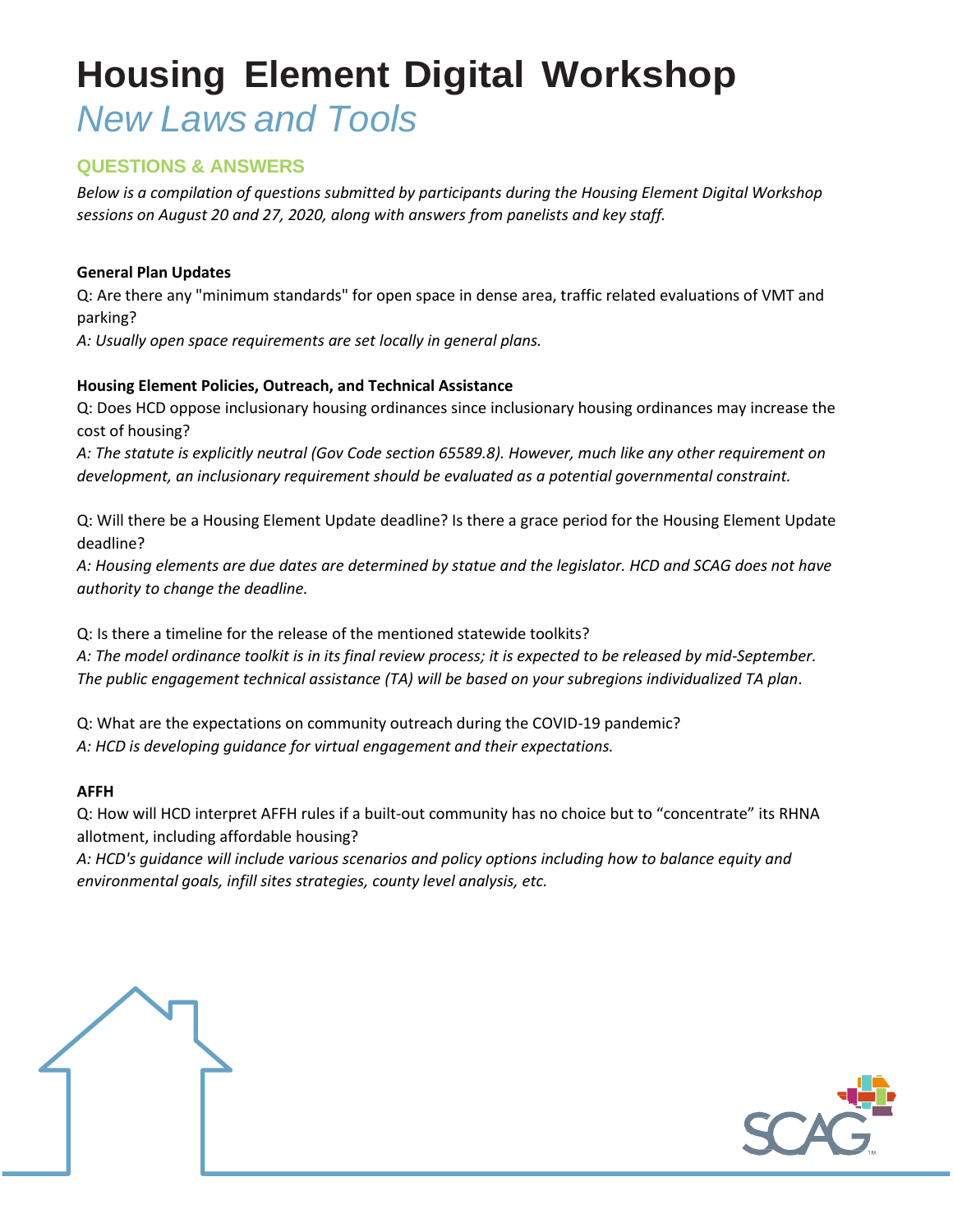# **QUESTIONS & ANSWERS**

### **ADU**

Q: Is there a maximum of ADUs that a city can count toward RHNA? How much of the authorized ADUs is credited against our housing RHNA? Do you anticipate any changes to these policies? *A: There is not a prescribed maximum of ADUs that can count towards RHNA, but there must be an analysis that supports the assumptions. The number of ADUs that you count towards RHNA are based on the analysis you provide in your housing element. We can't anticipate changes, as it is determined by the legislature. HCD has an ADU team that can support jurisdictions in their ADU ordinance updates. SCAG has worked in conjunction with HCD to develop an ADU Affordability Analysis.*

Q: What communities was the ADU analysis research conducted in? *A: The study was conducted regionally. SCAG found listings in 58 jurisdictions, which are listed in the appendix.*

Q: Is there a minimum time period for affordability for an ADU to be considered/counted as affordable? *A: No affordability terms are required but terms may be utilized.*

Q: Will the ADU Analysis be posted online?

*A: Yes, the ADU Affordability Analysis will be posted ASAP. We are finalizing formatting, but the figures from the presentation can be used in the meantime.* 

*It will be available here, along with SCAG's other technical assistance tools for Housing Element Updates <http://www.scag.ca.gov/programs/Pages/Housing-Elements-2020.aspx>*

Q: In order to include ADUs to meet our RHNA allocation, how do we control the "affordability" of the unit? *A: To count ADUs towards RHNA, there must be an adorability analysis (such as an analysis of the market rents).*

Q: Can we include current data related to building permits as data for housing elements? *A: Yes, you can use your building permits data for assumptions used in the housing elements.*

Q: When we think of ADUs, what about JADUs?

*A: HCD looks at them the same.*



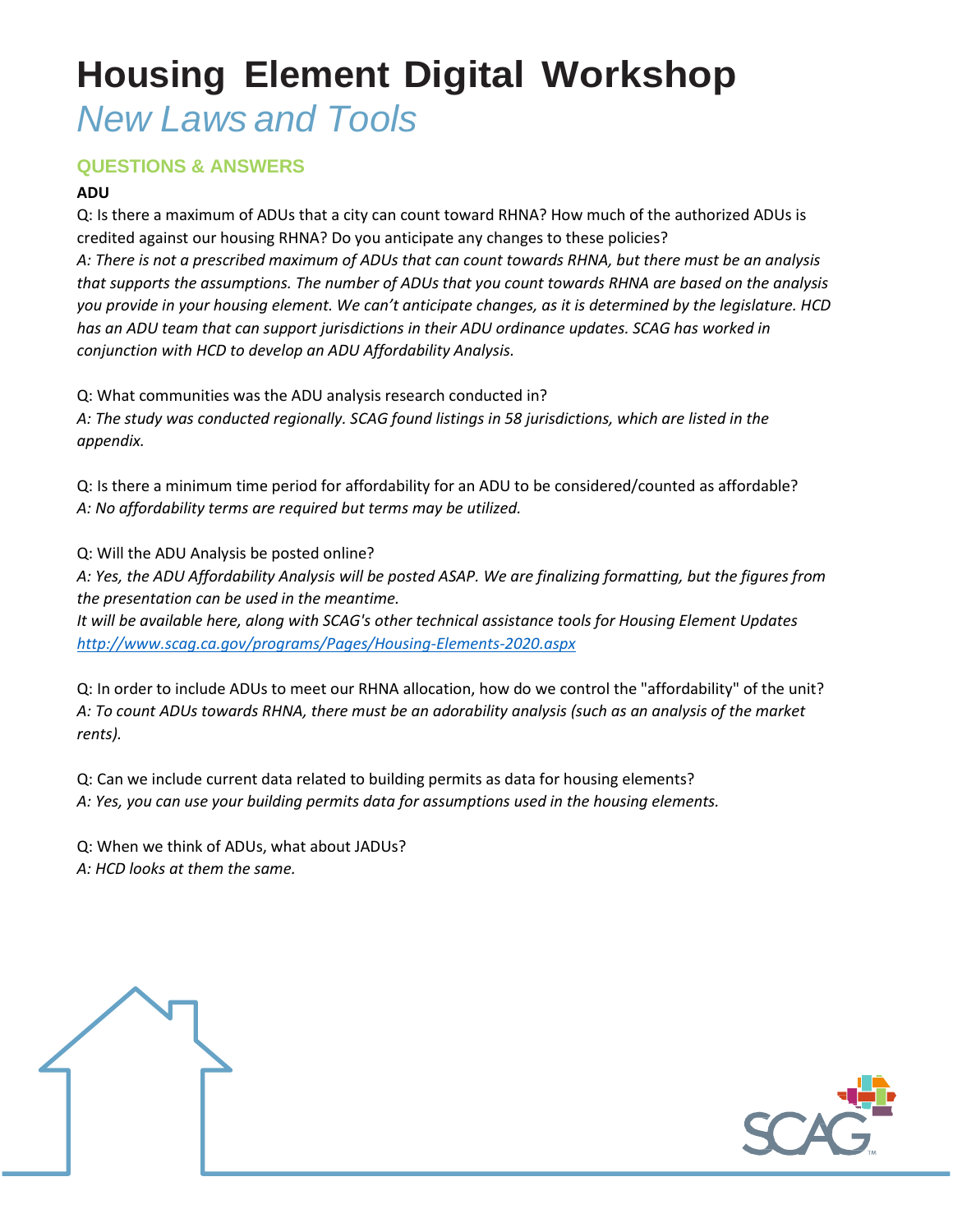# **Housing Element Digital Workshop**

# *New Laws and Tools*

# **QUESTIONS & ANSWERS**

Q: City of LA has added a housing category known as "Moveable Tiny Homes"- would the analysis requirements for those assumptions need to be similar to ADUS? *A: To the extent that there is permanency than HCD is okay with that being included in housing elements.* 

Q: Doesn't all this analysis require a better handle on housing data? Is there a push by SCAG to get some sort of housing or rental registry?

A: *Certainly, the analysis would benefit from more robust data concerning permitted ADUs, rented ADUs, etc.*  but HCD does permit an analysis of assumed affordability levels to be determined by a market analysis. Rental *registries would greatly support/accelerate future analyses and have been proposed at the local and state levels. At this time SCAG is not pursuing a regional rental registry but would encourage local jurisdictions to consider these as tools to further support housing goals.* 

### **Data**

Q: Considering COVID and major modifications of transit routes/frequency, will transit data update only once/year?

*A: Yes, for this version of site check, we are only updating data sets once per year. In the 1.0 version of site check, we hope to create an automatically updated transit data set that updates daily via GTFS data.*

#### **Sites Inventory**

Q: In regards OPR's sitecheck tool, is the parcel feature related to a specific tax year? How often is this layer updated?

*A: The layer for the parcel feature is updated on a yearly basis.* 

Q: Does cities get flexibility from SB330 equivalency replacement requirements to permit specific unit types, like permanent supportive housing, senior affordable, homeless housing where single occupancy is the typology for a project?

*A: If it is a regular unit there is no equivalent replacement requirements. If it is a protective unit, such as affordable housing, there may be a requirement.*

Q: When you say "non-residential sites" do you mean mixed-use sites?

*A: Yes, usually mixed, commercial or light industrial where the zones allow residential uses.*

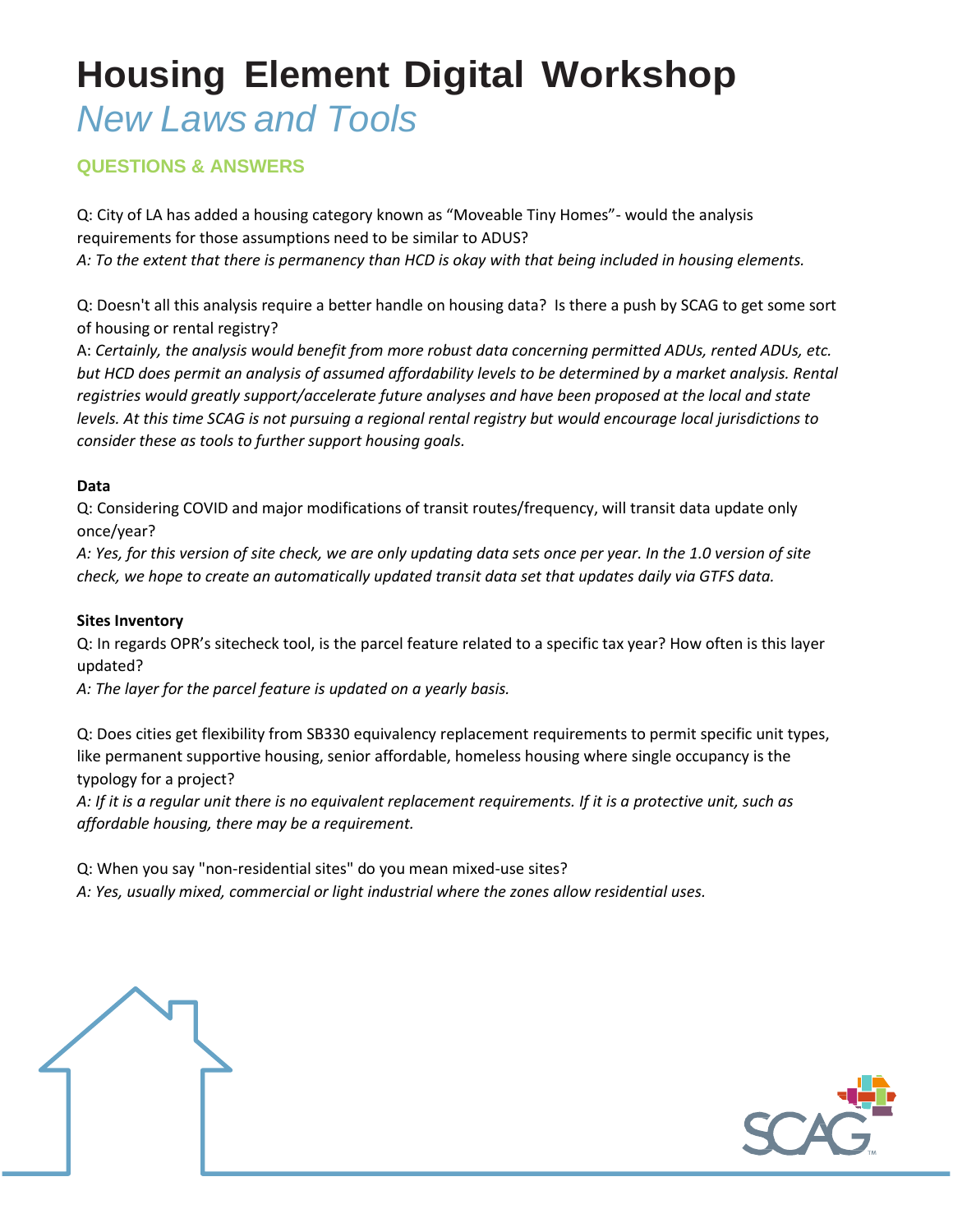## **QUESTIONS & ANSWERS**

Q: If a jurisdiction needs to rely substantially on mixed-use sites, can a program to help ensure expected capacity is realized include setting a minimum number or percentage of mixed-use development on a site be set aside for residential only?

*A: Yes, a program or policy setting a performance standard/minimum percent of residential can be used.*

Q: If a municipality has bonus density programs to incentivize low income units and the experience is that those incentives are being taken advantage of, why couldn't those bonus densities be calculated in assessing capacity?

*A: There are two analyses happening: (1) calculating capacity and (2) demonstrating zoning and density for lower RHNA. We don't use state density bonus on the latter, but it is possible on the former. however, you might want to be careful if this is not happening almost all the time given no net loss law.* 

Q: If the majority (90% or more) of the City is in high fire severity zone – should it be part of the site inventory analysis?

*A: Historically, the statue does not direct where local governments should zone. However, this cycle there is more direction, but mainly related to affirmatively furthering fair housing. When thinking about fire hazard areas, jurisdictions should consider safety elements and suitability analysis.* 

Q: With "by right" as a requirement - can you still have a Site Plan Review? *A: By right is defined as permitting without discretionary action. It depends on your site plan, but you can't trigger that discretion.*

Q: Is substantial evidence still required for rezone sites?

*A: Yes, the substantial evidence would still kick into the extent the sites trigger the 50%.*

Q: Rezone of "vacant acres" means the sites that are in the rezoning program must be vacant? And the sites in the rezoning program must require a 20% affordable housing?

*A: Rezone sites can be vacant or non-vacant but yes acres meant the sites that are part of your program and rezoning sites trigger GC 65583.2(h) and (I). Subdivision (h) includes the 20% and 1397 can trigger the 20%.*